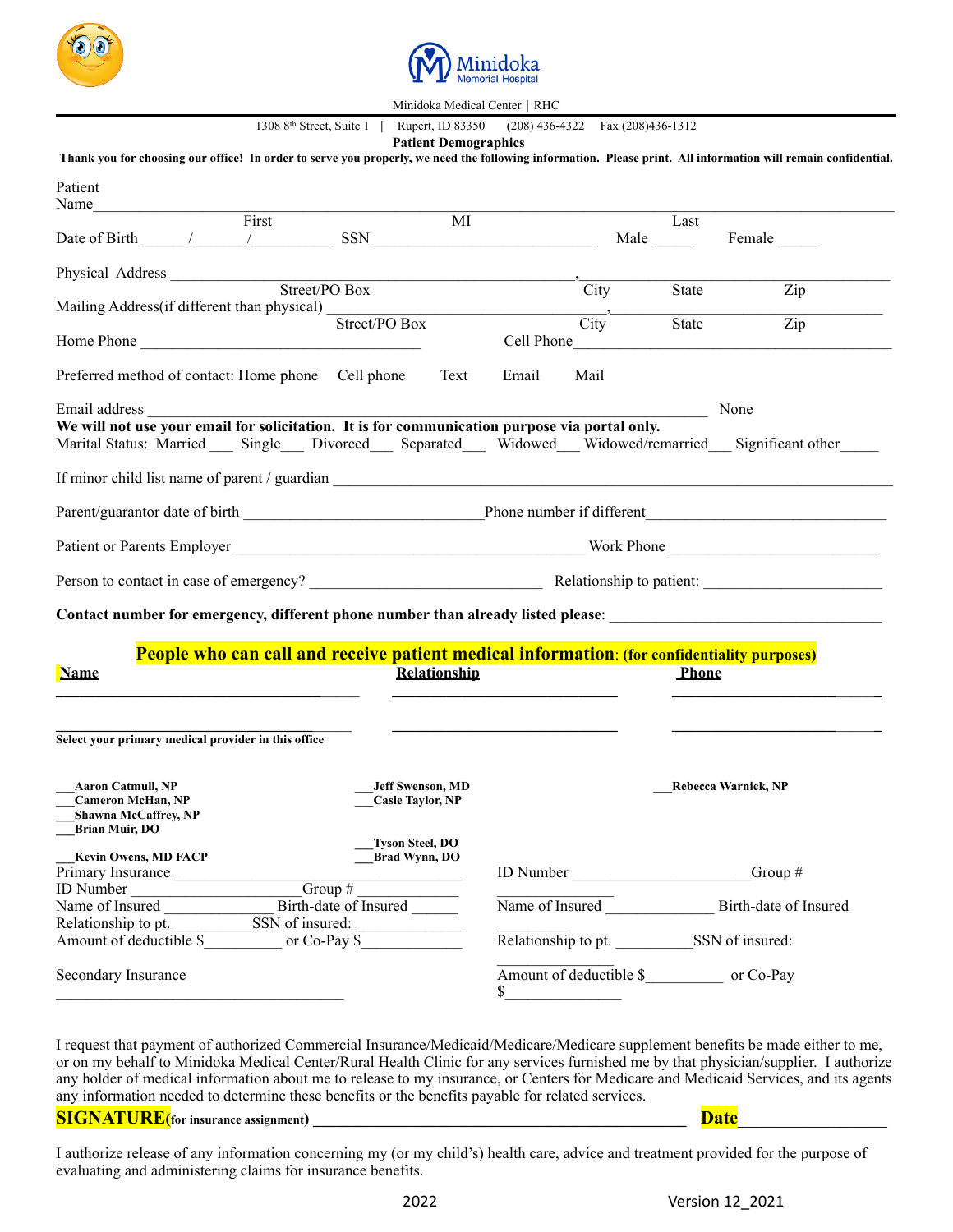### **Consent to Treat/Signature of patient or responsible party**

**Minidoka Medical Center │ RHC**

1308 8th St. Ste 1 │ Rupert, ID 83350 P: 208- 436-4322 F: 208-436-1312

**Name: \_\_\_\_\_\_\_\_\_\_\_\_\_\_\_\_\_\_\_\_\_\_\_\_\_\_\_\_\_\_\_\_\_\_ DOB: \_\_\_\_\_\_\_\_\_\_\_\_\_\_\_\_ Today's Date\_\_\_\_\_\_\_\_\_\_\_\_\_**

### *Consent for Photograph*

I consent to allow photography of myself for identification purposes, and for purposes of improving my medical care documentation (ie: wounds, lesions, etc).

**Sign here**

### *AUTHORIZATION FOR TREATMENT*

 $\mathcal{L}_\text{max}$  and  $\mathcal{L}_\text{max}$  and  $\mathcal{L}_\text{max}$  and  $\mathcal{L}_\text{max}$ 

 $\mathcal{L}_\text{max}$  , where  $\mathcal{L}_\text{max}$  is the set of the set of the set of the set of the set of the set of the set of the set of the set of the set of the set of the set of the set of the set of the set of the set of the se

 $\mathcal{L}_\text{max}$  , where  $\mathcal{L}_\text{max}$  is the set of the set of the set of the set of the set of the set of the set of the set of the set of the set of the set of the set of the set of the set of the set of the set of the se

I hereby authorize, Minidoka Medical Center, and any assistants or associates that may be designated, to perform medical and hospital care to the above named patient

**Sign here**

### *Privacy Practices/Discrimination and Patient Rights and Responsibilities*

I have received/or declined copy of the Notice of Privacy Practices and Patient Rights and Responsibilities. I have been provided an opportunity to review this entire document. Minidoka Memorial Hospital and Medical Center will not discriminate against a patient because of race, color, national origin, religion, ability to pay, or because a patient is covered by a program such as Medicaid or Medicare. If you feel you are a victim of discrimination you have the right to file written complaint to the Compliance Officer. Forms are available in the business office.

### **Sign here**

### *Consent to use of answering machine, text and/or voicemail messaging/email*

I grant permission and consent to Minidoka Medical Clinic and its agents, assignees, and contractors (which may include third party debt collectors for past due obligations): (1) to contact me by phone at any number associated with me, whether provided by me or obtained on its own; (2) to leave messages for me and include in any such messages amounts owed by me; (3) to send me text message or emails using any email address or phone number associated with me, whether provided by me or obtained on its own; and (4) to use prerecorded/artificial voice messages and/or an automated telephone dialing system (an auto dialer) as defined by the Telephone Consumer Protection Act in connection with any communications made to me as provided herein or any related scheduled services and my account. I further agree to provide updated contact information in an effort to avoid unintended disclosures of my information and I accept and acknowledge that Minidoka Medical Clinic and its agents, assignees and contractors (which may include third party debt collectors for past due obligations) will treat any email address or phone number obtained as my private email or phone number that is not accessible by unauthorized third parties. I understand that these communications may result in charges to me by my mobile service provider, and are not encrypted. I understand that communication attempts will be made to my cellular phone during permitted calling hours based upon the time zone affiliated with the cellular phone number provided, unless notified otherwise. I understand that my refusal to provide the information described in this paragraph will not affect, directly or indirectly, my right to receive healthcare services.

**Signature of Patient/Patient Representative**

 $\bf{Date:}$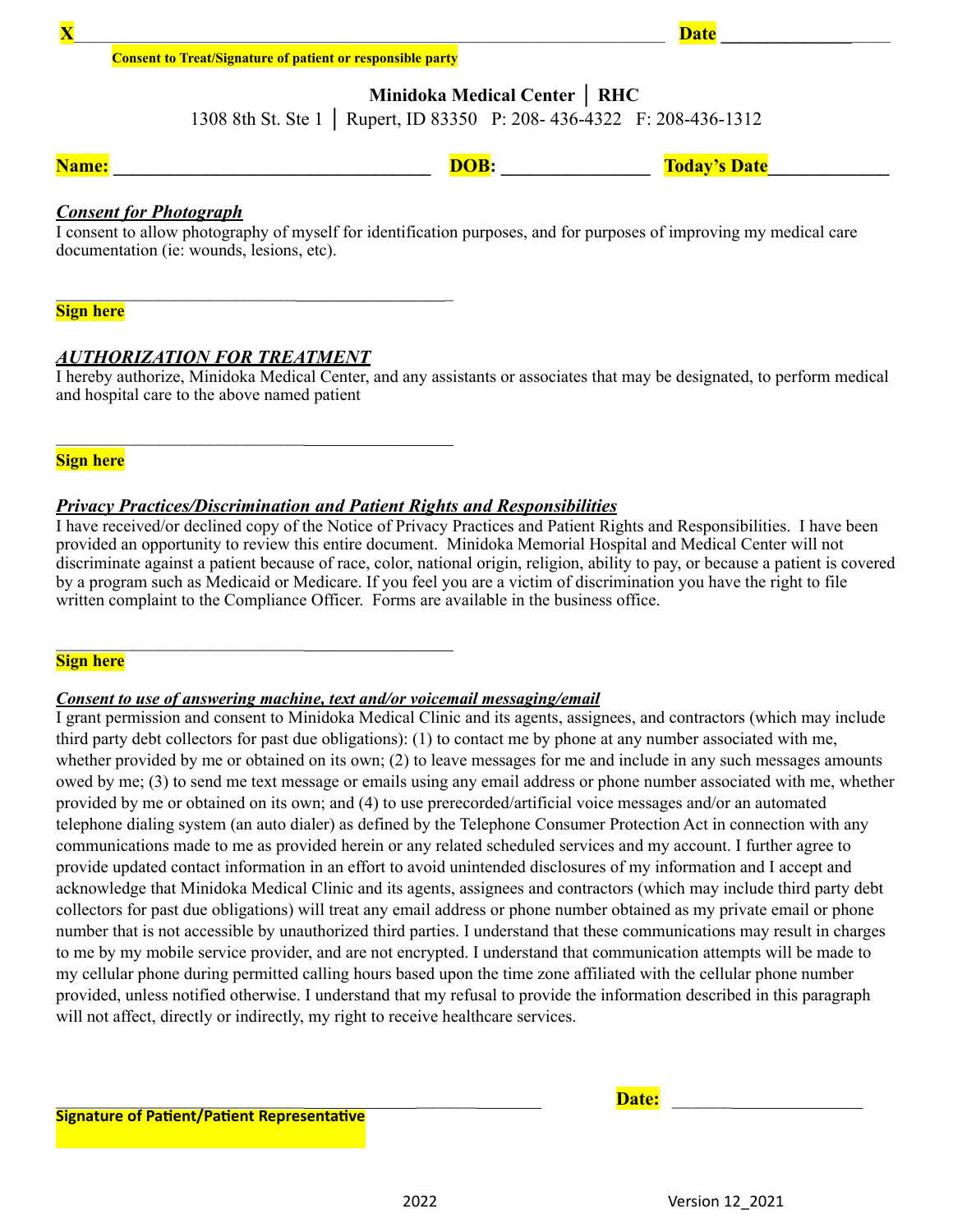|                                                                                  | Child's Date of Birth____________     | Current Age _____ |
|----------------------------------------------------------------------------------|---------------------------------------|-------------------|
| What is the child's sex? Female<br>Male                                          |                                       |                   |
| Is your child adopted? No Yes If yes, at what age? _____________________________ |                                       |                   |
| The child's parents are:                                                         |                                       |                   |
| Single Married<br>Divorced                                                       | Separated but not divorced    Widowed |                   |
| Living together but not married                                                  |                                       |                   |
|                                                                                  |                                       |                   |
| List your child's main health problems (or reasons for visiting the clinic).     |                                       |                   |
| Routine checkup                                                                  |                                       |                   |
| Immunizations (shots)                                                            |                                       |                   |
|                                                                                  |                                       |                   |
|                                                                                  |                                       |                   |
| How well do you feel your child acts or behaves?                                 |                                       |                   |
| Good Very Good<br>Poor<br>Fair                                                   | Excellent                             |                   |
| Has your child ever been a patient in a hospital (please include surgeries)?     |                                       |                   |
| No                                                                               |                                       |                   |
| Yes (If yes, explain why and when below.)                                        |                                       |                   |

| My child was in the hospital because: | When |
|---------------------------------------|------|
|                                       |      |
|                                       |      |

# **Is your child taking any prescription medicines?**

Yes - Please list the child's medicines below or I brought my child's medicines.

No. My child does not take any prescription medicines.

| Name of medicine | <b>Dosage</b> | How many pills or doses does your child take at |  |  |
|------------------|---------------|-------------------------------------------------|--|--|
|                  |               | dinner<br>bed<br>___morning ____noon            |  |  |
|                  |               | _morning ____noon<br>dinner<br>bed              |  |  |

**What pharmacy do you use for your child? \_\_\_\_\_\_\_\_\_\_\_\_\_\_\_\_\_\_\_\_\_\_\_\_\_\_\_\_\_\_\_\_\_\_\_\_\_\_\_\_\_\_\_\_\_\_\_\_\_\_\_\_\_\_\_\_\_\_\_\_\_**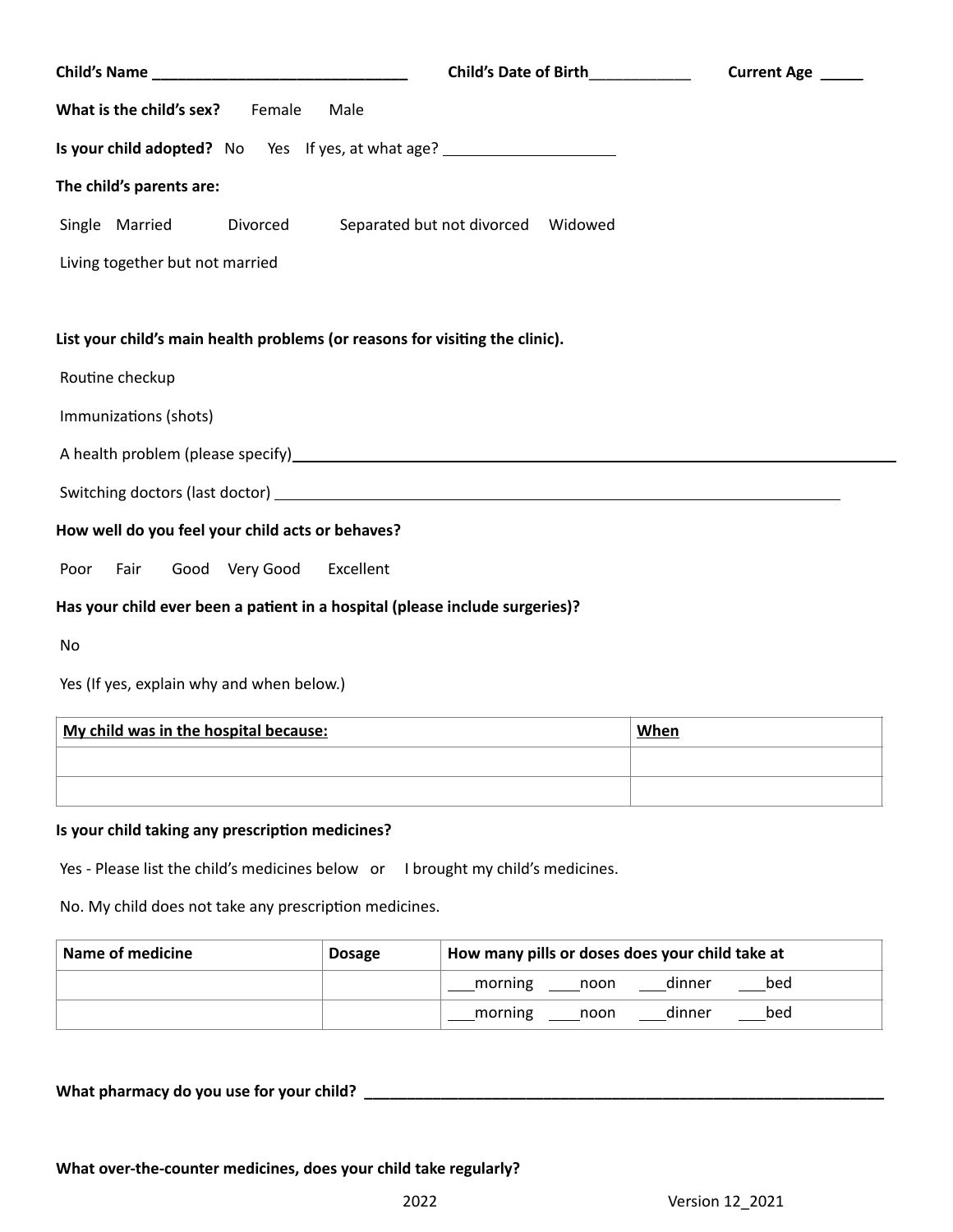Vitamins

Herbal medicine (please list)

Other (please list) <u>example and the contract of the contract of the contract of the contract of the contract of the contract of the contract of the contract of the contract of the contract of the contract of the contract </u>

None. My child does not take any over-the-counter medicines regularly.

## **Does your child have any allergic reaction (bad effect) from any of the following? (Check all that apply.)**

Outside or Indoor allergies (for example: grass, pollen, cats …)

Food Allergies (for example: peanuts, milk, wheat …)

Medicine or shots (immunization). (Please list below.)

No, my child has no allergies that I know of.

| Medicine child is allergic to | What happened when your child took the medicine? |
|-------------------------------|--------------------------------------------------|
|                               |                                                  |
|                               |                                                  |

**\_\_\_\_\_\_\_\_\_\_\_\_\_\_\_\_\_\_\_\_\_\_\_\_\_\_\_\_\_\_\_\_\_\_\_\_\_\_\_\_\_\_\_\_\_\_\_\_\_\_\_\_\_\_\_\_\_\_\_\_\_\_\_\_\_\_\_\_\_\_\_\_\_\_\_\_\_\_\_\_\_\_\_\_\_\_\_\_\_\_\_\_\_\_\_\_\_\_**

## **Please list the previous Medical Providers your child has seen\_\_\_\_\_\_\_\_\_\_\_\_\_\_\_\_\_\_\_\_\_\_\_\_\_\_\_\_\_\_\_\_\_\_\_\_\_\_\_\_\_\_\_\_\_\_\_\_\_\_\_\_\_\_\_\_\_\_\_\_\_\_\_\_\_\_\_\_\_\_\_\_\_\_\_\_\_\_\_\_\_\_\_\_\_\_\_\_\_\_\_\_\_\_**

### **Please check any of the following medical problems that your child has ever had.**

| Ear infections                                                 | Yes | No  |  |
|----------------------------------------------------------------|-----|-----|--|
| <b>Nose</b> problems (sinus infections, nose bleeds)           | Yes | No  |  |
| Eye problems (blurry vision, wears glasses)                    | Yes | No  |  |
| <b>Hearing problems</b>                                        | Yes | No  |  |
| Mouth or throat problems (Strep throat, swallowing problems)   | Yes | No  |  |
| Diarrhea (having frequent and runny bowel movements)           | Yes | No  |  |
| <b>Constipation</b> (problems having a bowel movement)         | Yes | No  |  |
| <b>Vomiting</b>                                                | Yes | No  |  |
| Problems urinating (bed wetting, pain when urinating)          | Yes | No. |  |
| Back problems (crooked back, back pain)                        | Yes | No  |  |
| <b>Growing pains</b> (bone or body pains due to growing)       | Yes | No  |  |
| <b>Muscle and bone</b> problems (weak muscles, pain in joints) | Yes | No  |  |
| Skin problems (acne, flaking skin, rashes, hives)              | Yes | No  |  |
| <b>Seizures</b>                                                | Yes | No  |  |
| ADD/ADHD (problems paying attention, sitting still)            | Yes | No  |  |
| <b>Sleeping</b> problems (falling or staying asleep)           | Yes | No  |  |
|                                                                |     |     |  |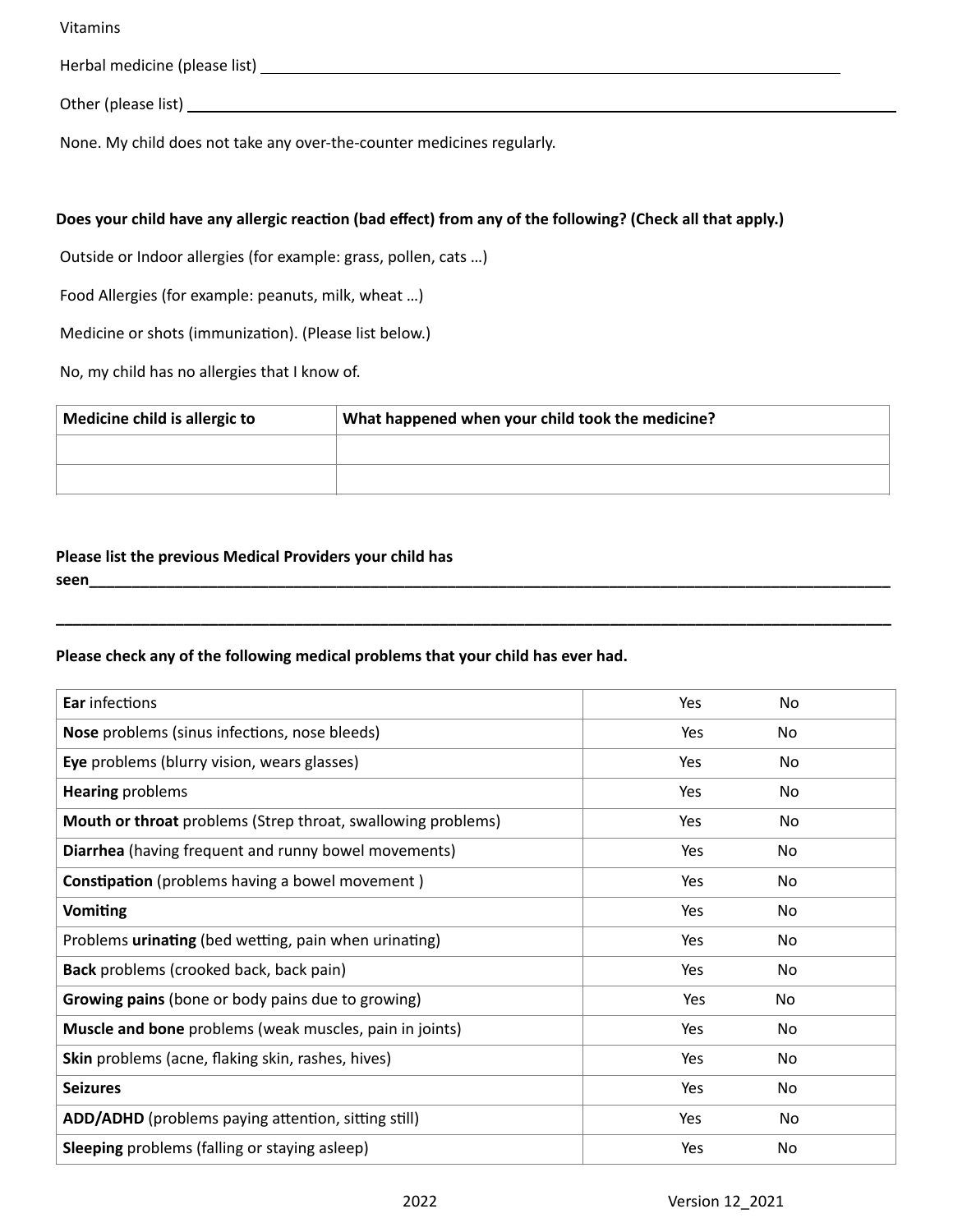| Breathing problems (cough, asthma) | Yes | Nο |  |
|------------------------------------|-----|----|--|
| <b>Warts</b>                       | Yes | Nο |  |
| Jaundice (yellow skin)             | Yes | Nο |  |

| Has your child received immunizations (shots) in the past?                            |                           |  |
|---------------------------------------------------------------------------------------|---------------------------|--|
| Yes                                                                                   |                           |  |
| No                                                                                    |                           |  |
| Does anyone in the household smoke?                                                   |                           |  |
| Yes                                                                                   |                           |  |
| No                                                                                    |                           |  |
| The following questions are about the mother of the child during pregnancy and birth. |                           |  |
| Were any of the following used during pregnancy?                                      |                           |  |
| Cigarettes                                                                            |                           |  |
| Alcohol                                                                               |                           |  |
|                                                                                       |                           |  |
|                                                                                       |                           |  |
| None of the above                                                                     |                           |  |
| Did the mother have any of the following conditions or problems during pregnancy?     |                           |  |
| Preeclampsia (high blood pressure)                                                    | Diabetes (sugar)          |  |
| <b>Emotional stress</b>                                                               | Injury or serious illness |  |
| Unexpected bleeding or spotting                                                       |                           |  |
|                                                                                       |                           |  |
| Was the birth:                                                                        |                           |  |
| On the due date                                                                       |                           |  |
|                                                                                       |                           |  |
|                                                                                       |                           |  |
| Was the birth:<br>Vaginal<br>C-Section                                                |                           |  |
| Were any of the following used?                                                       |                           |  |
| Pain medicine during birth (epidural)                                                 |                           |  |
| Tool to help pull baby out (forceps or vacuum)                                        |                           |  |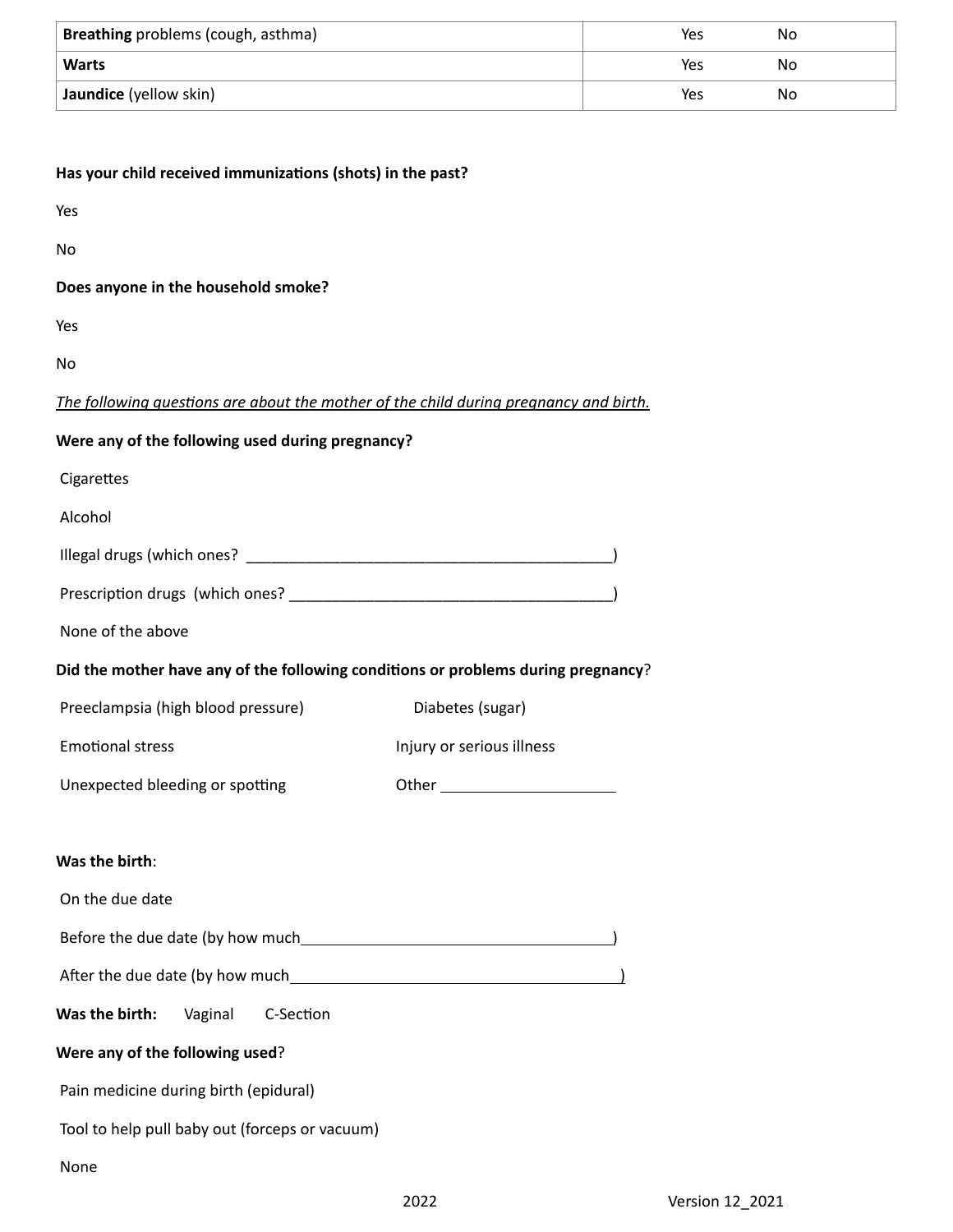| Were there any problems during the birth?<br>Yes<br>No                                                         |
|----------------------------------------------------------------------------------------------------------------|
|                                                                                                                |
|                                                                                                                |
|                                                                                                                |
| In the first 2 months after birth, did the child have:                                                         |
| Jaundice (yellow skin)                                                                                         |
| Colic (upset stomach, crying)                                                                                  |
| <b>Breathing problems</b>                                                                                      |
|                                                                                                                |
| None of the above                                                                                              |
| At what age did the child begin to crawl? Letter and the control of the child of the child of the child of the |
|                                                                                                                |
|                                                                                                                |
|                                                                                                                |
| At what age did the child began to say words (mama, dada)? ______________________                              |
| How would you rate your child's health in his or her first year of life?                                       |
| Excellent<br>Very Good Good Fair<br>Poor                                                                       |
| Does the child go to school or daycare? Yes No If yes, what is its name?                                       |

# **If your child goes to school or daycare, describe how your child acts in school or daycare.**

\_\_\_\_\_\_\_\_\_\_\_\_\_\_\_\_\_\_\_\_\_\_\_\_\_\_\_\_\_\_\_\_\_\_\_\_\_\_\_\_\_\_\_\_\_\_\_\_\_\_\_\_\_\_\_\_\_\_\_\_\_\_\_\_\_\_\_\_\_\_\_\_

# **Check all that apply.**

| Nervous, worried                       |       |      | Shy, withdrawn, keeps to self | Hyper, restless, can't sit still |  |  |
|----------------------------------------|-------|------|-------------------------------|----------------------------------|--|--|
| Gets angry easily                      |       |      | Pushy, bullies others         | Scared, fearful                  |  |  |
| Relaxed, calm                          | Moody |      |                               | Social, friendly                 |  |  |
| Happy                                  |       |      |                               |                                  |  |  |
|                                        |       |      |                               |                                  |  |  |
| How are your child's grades in school? |       |      |                               |                                  |  |  |
| Excellent                              | 0K    | Poor | Does not go to school         |                                  |  |  |
|                                        |       |      |                               |                                  |  |  |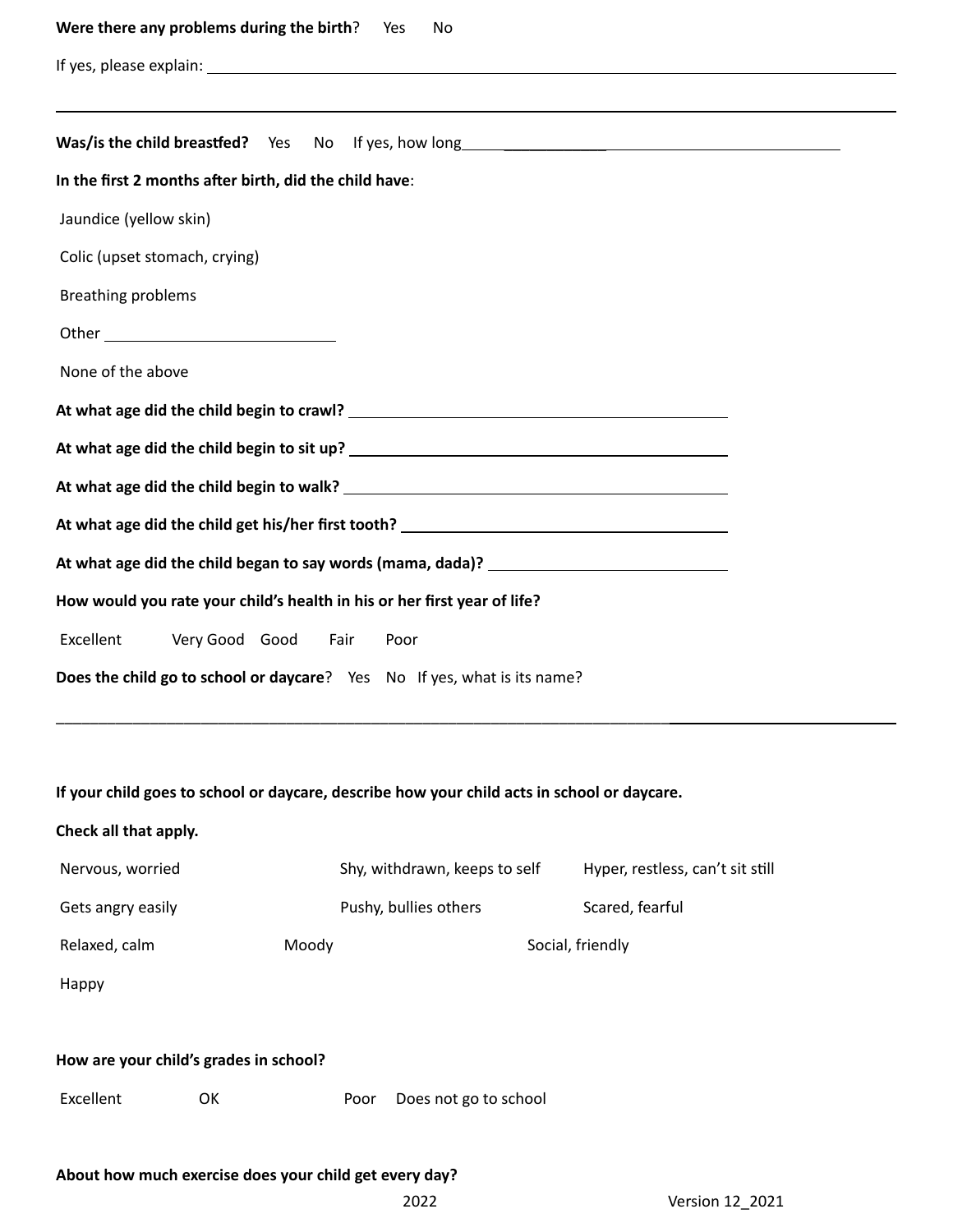| Less than 30 minutes 30 minutes to 1 hour       |                                                                                                | Over 1 hour                                                                            |  |  |  |  |  |
|-------------------------------------------------|------------------------------------------------------------------------------------------------|----------------------------------------------------------------------------------------|--|--|--|--|--|
|                                                 |                                                                                                |                                                                                        |  |  |  |  |  |
|                                                 | About how many hours of TV does your child watch every day?                                    |                                                                                        |  |  |  |  |  |
| Less than1 hour                                 | 1-3 hours                                                                                      | More than 3 hours                                                                      |  |  |  |  |  |
|                                                 |                                                                                                |                                                                                        |  |  |  |  |  |
|                                                 | About how many hours is your child on a computer every day?                                    |                                                                                        |  |  |  |  |  |
| Less than 1 hour                                | 1-3 hours                                                                                      | More than 3 hours                                                                      |  |  |  |  |  |
|                                                 |                                                                                                |                                                                                        |  |  |  |  |  |
|                                                 | About how many hours does your child spend outside every day?                                  |                                                                                        |  |  |  |  |  |
| Less than1 hour                                 | 1-3 hours                                                                                      | More than 3 hours                                                                      |  |  |  |  |  |
|                                                 |                                                                                                |                                                                                        |  |  |  |  |  |
|                                                 | About how many hours are spent reading with your child every day?                              |                                                                                        |  |  |  |  |  |
| Less than 15 minutes                            | 15-30 minutes                                                                                  | 30 minutes to 1 hour<br>More than 1 hour                                               |  |  |  |  |  |
|                                                 |                                                                                                | Does your child wear a helmet when riding a bike, roller blading, skate boarding, etc? |  |  |  |  |  |
| No<br>Yes                                       |                                                                                                |                                                                                        |  |  |  |  |  |
|                                                 | Does your child get buckled in a car seat or wear a seat belt when riding in a car? Yes<br>No. |                                                                                        |  |  |  |  |  |
|                                                 |                                                                                                |                                                                                        |  |  |  |  |  |
|                                                 |                                                                                                |                                                                                        |  |  |  |  |  |
| Do you have guns in the home?                   | No<br>Yes                                                                                      |                                                                                        |  |  |  |  |  |
| If yes, are they safely locked up?              | Yes<br>No                                                                                      |                                                                                        |  |  |  |  |  |
| What activities is your child involved in:      |                                                                                                |                                                                                        |  |  |  |  |  |
|                                                 |                                                                                                |                                                                                        |  |  |  |  |  |
| Too young to be involved in activities          |                                                                                                |                                                                                        |  |  |  |  |  |
|                                                 | Please list what your child typically eats and drinks in a day:                                |                                                                                        |  |  |  |  |  |
|                                                 |                                                                                                |                                                                                        |  |  |  |  |  |
|                                                 |                                                                                                |                                                                                        |  |  |  |  |  |
| Check all the people that the child lives with: |                                                                                                |                                                                                        |  |  |  |  |  |
| Mother                                          |                                                                                                |                                                                                        |  |  |  |  |  |
| Father                                          |                                                                                                |                                                                                        |  |  |  |  |  |
| Brothers (how many?_)                           |                                                                                                |                                                                                        |  |  |  |  |  |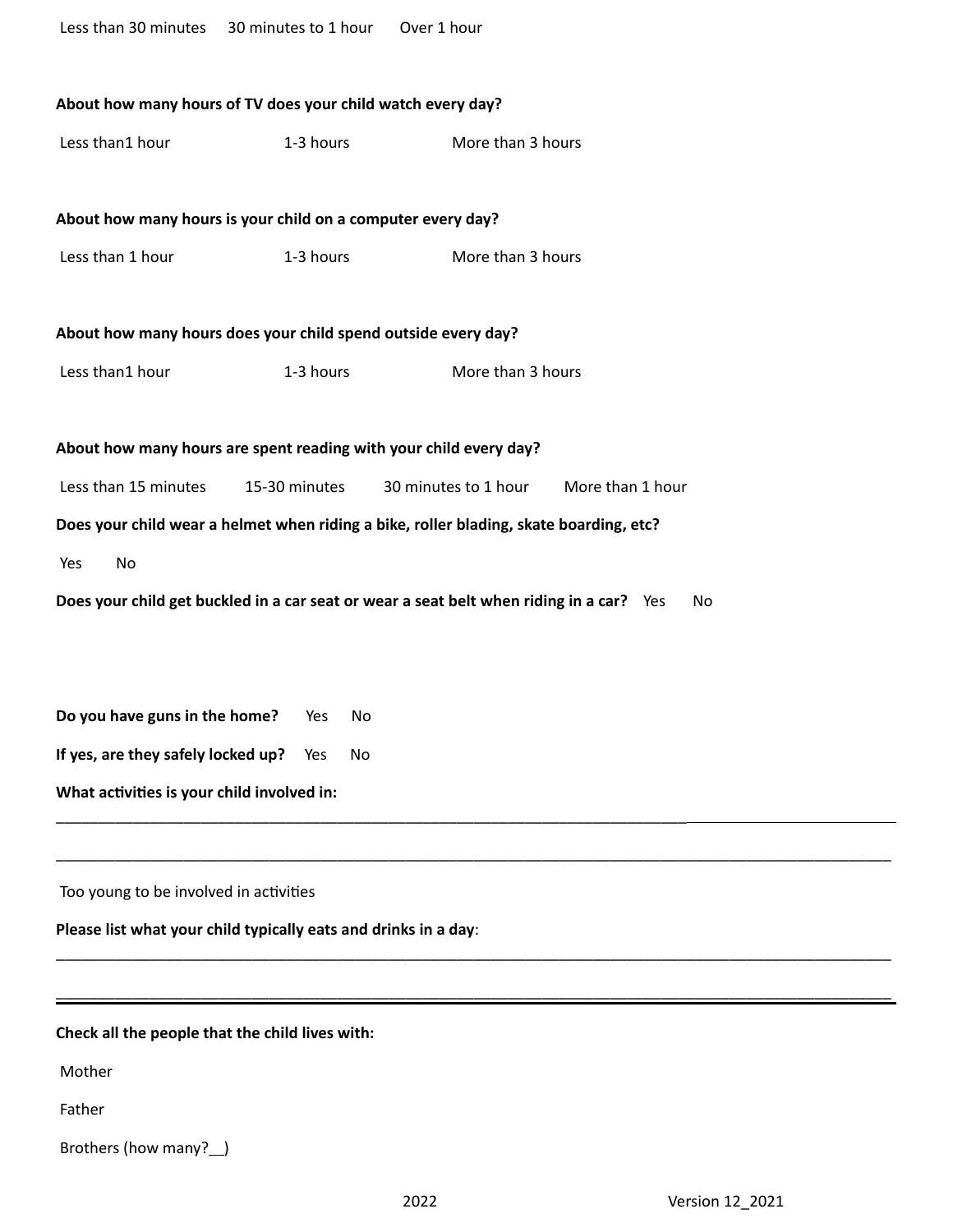| Other family members (list example and the state of the state of the state of the state of the state of the state of the state of the state of the state of the state of the state of the state of the state of the state of t |  |
|--------------------------------------------------------------------------------------------------------------------------------------------------------------------------------------------------------------------------------|--|
|                                                                                                                                                                                                                                |  |
|                                                                                                                                                                                                                                |  |
| Other animals                                                                                                                                                                                                                  |  |

**What medical problems do people in the child's family have?**

| <b>Family Member</b> | <b>Medical Problems</b> |                          |                     |  |
|----------------------|-------------------------|--------------------------|---------------------|--|
| Parents:             | Depression              | Anxiety (nerve) problems | Learning disability |  |
|                      | Overweight              | High blood pressure      | Diabetes (sugar)    |  |
|                      | Cancer                  | Heart problems           |                     |  |
|                      | Other:                  |                          |                     |  |
| Siblings:            | Depression              | Anxiety (nerve) problems | Learning disability |  |
|                      | Overweight              | High blood pressure      | Diabetes (sugar)    |  |
|                      | Cancer                  | Heart problems           |                     |  |
|                      | Other:                  |                          |                     |  |

# **Minidoka Medical Center RHC / WorkMed**

1308 8th Street Suite 1 Rupert, Idaho 83350

(P) 208.436.4322 │ (F) 208.436.1312

 $\mathcal{L}_\text{max}$  , and the contribution of the contribution of the contribution of the contribution of the contribution of the contribution of the contribution of the contribution of the contribution of the contribution of t

**Family Practice**

Jeffery Swenson, MD | Brian Muir, DO | Brad Wynn, DO | Cameron McHan, FNP-C | Aaron Catmull, FNP-C | Casie Taylor, FNP-C Shawna McCaffrey, FNP│ Rebecca Warnick, FNP / Charles Clair, MD

**Internal Medicine**

Kevin Owens, MD- FACP │ Tyson Steel, DO

# **Request for Medical Records**

|                    | Provider requesting medical/health / billing records (Circle One):                  |                                                                                                                                                                                                                                                                                                                                                                                               |  |                                                                                                                                                                                                                                |  |  |  |
|--------------------|-------------------------------------------------------------------------------------|-----------------------------------------------------------------------------------------------------------------------------------------------------------------------------------------------------------------------------------------------------------------------------------------------------------------------------------------------------------------------------------------------|--|--------------------------------------------------------------------------------------------------------------------------------------------------------------------------------------------------------------------------------|--|--|--|
|                    | Assume Patient Care as (PCP)                                                        |                                                                                                                                                                                                                                                                                                                                                                                               |  | Follow patient jointly Send my medical records Patient request own medical records                                                                                                                                             |  |  |  |
| Today's Date: 1988 | Name:                                                                               |                                                                                                                                                                                                                                                                                                                                                                                               |  | DOB: the contract of the contract of the contract of the contract of the contract of the contract of the contract of the contract of the contract of the contract of the contract of the contract of the contract of the contr |  |  |  |
| <b>Phone:</b>      |                                                                                     | <b>Cell: Cell</b> : <b>Cell</b> : <b>Cell</b> : <b>Cell</b> : <b>Cell</b> : <b>Cell</b> : <b>Cell</b> : <b>Cell</b> : <b>Cell</b> : <b>Cell</b> : <b>Cell</b> : <b>Cell</b> : <b>Cell</b> : <b>Cell</b> : <b>Cell</b> : <b>Cell</b> : <b>Cell</b> : <b>Cell</b> : <b>Cell</b> : <b>Cell</b> : <b>Cell</b> : <b>Cell</b> : <b>Cell</b> : <b>Cell</b> : <b>Cell</b> : <b>Cell</b> : <b>Cell</b> |  | Work: New York: New York: New York: New York: New York: New York: New York: New York: New York: New York: New York: New York: New York: New York: New York: New York: New York: New York: New York: New York: New York: New Yo |  |  |  |
| <b>Address:</b>    |                                                                                     |                                                                                                                                                                                                                                                                                                                                                                                               |  |                                                                                                                                                                                                                                |  |  |  |
|                    | Where to request records from (Hospital, Clinic, or Dr. Office/s name and number/s) |                                                                                                                                                                                                                                                                                                                                                                                               |  |                                                                                                                                                                                                                                |  |  |  |

\_\_\_\_\_\_\_\_\_\_\_\_\_\_\_\_\_\_\_\_\_\_\_\_\_\_\_\_\_\_\_\_\_\_\_\_\_\_\_\_\_\_\_\_\_\_\_\_\_\_\_\_\_\_\_\_\_\_\_\_\_\_\_\_\_\_\_\_\_\_\_\_\_\_\_\_\_\_\_\_\_\_\_\_\_\_\_\_\_\_

**Name of facility and doctor/s who provided services to you:**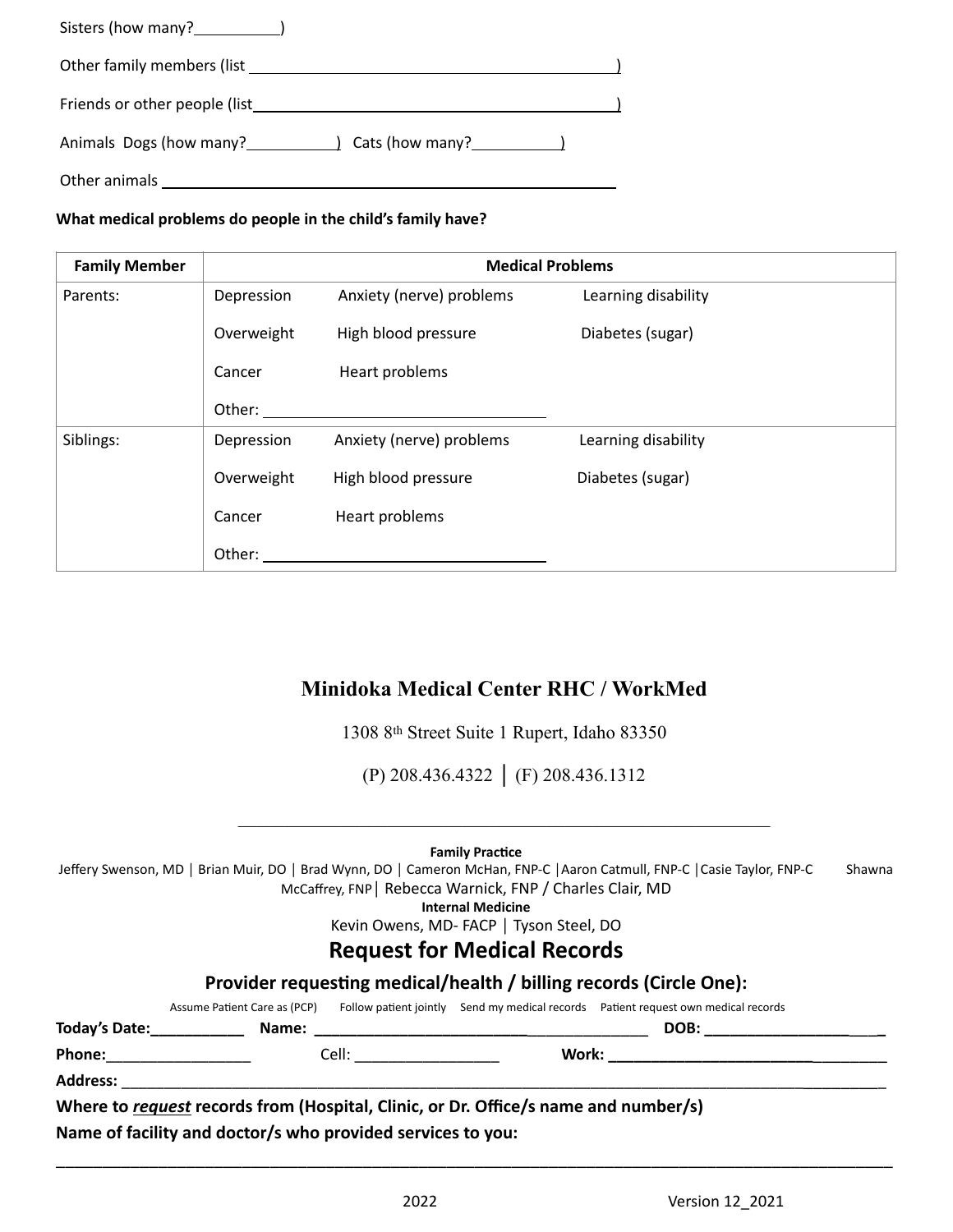# Phone:\_\_\_\_\_\_\_\_\_\_\_\_\_\_\_\_\_\_\_\_\_\_\_\_\_\_\_\_\_\_ Fax:\_\_\_\_\_\_\_\_\_\_\_\_\_\_\_\_\_\_\_\_\_\_\_\_\_\_

**Reason for request:** Labs, X-Ray, Pathology, Cultures Medications and Immunizations Office visit, ER, Hospital admit and discharge, Operative report, H&P Cardiac studies, Pulmonary Function, Sleep Study Billing Other:\_\_\_\_\_\_\_\_\_\_\_\_\_\_\_\_\_\_\_\_\_\_\_\_\_\_\_\_\_\_\_\_\_\_\_\_\_\_\_\_\_\_\_\_\_\_\_\_\_\_\_\_\_\_\_\_\_\_\_\_\_\_\_\_\_\_\_\_\_\_\_\_\_\_\_\_\_\_\_\_\_\_\_\_\_\_\_\_\_\_\_\_\_

## **Please send records via fax or ENCRYPTED email to the provided information below**

## *Minidoka Medical Center, RHC*

*1308 8th Street Suite 1*

 *Rupert, Idaho 83350*

*Office: (208) 436-4322 Fax: (208) 436-1312*

*mmcrhc@minidokamemorial.com (this is not a secure email, you must send encrypted file)*

Patient Signature: Today's Date:

| If you are the patient's parent or personal representative who can legally sign, please fill out and sign below.       |                                                                                                                                                                                                                               |        |  |  |
|------------------------------------------------------------------------------------------------------------------------|-------------------------------------------------------------------------------------------------------------------------------------------------------------------------------------------------------------------------------|--------|--|--|
|                                                                                                                        | DOB: ________                                                                                                                                                                                                                 | Phone: |  |  |
|                                                                                                                        | Address, if different from patient:                                                                                                                                                                                           |        |  |  |
| <b>Representative Signature:</b> Note that the set of the set of the set of the set of the set of the set of the set o | Today's Date: The Contract of the Contract of the Contract of the Contract of the Contract of the Contract of the Contract of the Contract of the Contract of the Contract of the Contract of the Contract of the Contract of |        |  |  |
|                                                                                                                        |                                                                                                                                                                                                                               |        |  |  |

**Confidentiality Notice:** This document contains confidential information belonging to the sender. This information is legally privileged and intended only for the use of the individual, or entity named above.

If you are not the intended recipient, you are hereby notified that any disclosure, copying, distribution or action taken in reliance on the contents of these documents, is strictly prohibited. If you have received this Fax in error, please notify the sender immediately to arrange for destruction of the documents. Thank you.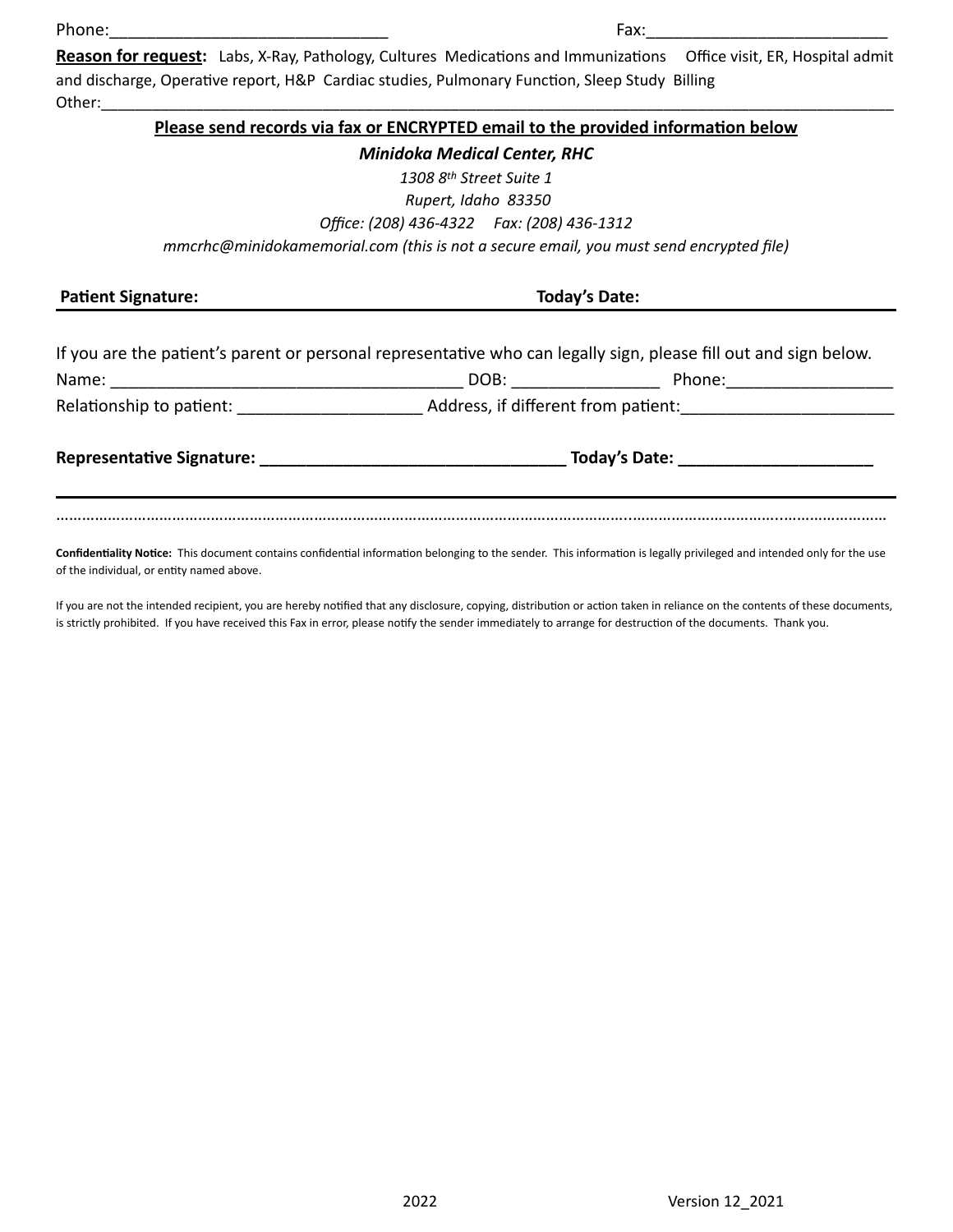

#### *WHEN YOU ARE SEEN BY AN EMPLOYEE OR CONTRACTOR OF THE CLINIC, YOU HAVE THE RESPONSIBILITY TO:*

Treat the staff with consideration, respect and dignity.

Understand that your life-style does affect your health.

Take an active part in your health care.

Follow the agreed upon treatment plan. If you choose or are unable to follow the treatment plan, it is your responsibility to inform the Medical Provider.

Observe facility rules and regulations that are for the safety and consideration of all patients and staff.

Provide accurate and complete information about present complaints, past illnesses, hospitalizations, medications, advance directives (living wills or durable power of attorney), and other matters relating to your healthcare.

Report whether you understand a contemplated course of action and what is expected of you.

#### *WHEN YOU ARE SEEN BY AN EMPLOYEE OR CONTRACTOR OF THE CLINIC, YOU HAVE THE RIGHT TO:*

Be treated with consideration, respect and dignity;

Have the confidentiality of your medical information protected, to have privacy act regulations enforced, and to have these areas of confidentiality explained to you in language you can understand;

Have privacy during case discussion, counseling & treatment;

Review your records in the presence of a healthcare professional;

Know the name and qualifications of staff providing your care;

Know your diagnosis, health problems, test results, the potential advantages and risks of treatment or procedures in language you can understand;

Expect that all services, treatment and counseling techniques will take place with your informed consent;

Participate in referral planning;

Have access to the patient comment procedure;

Refuse to participate in research.

Have another individual present in the exam room with you, if you so desire.